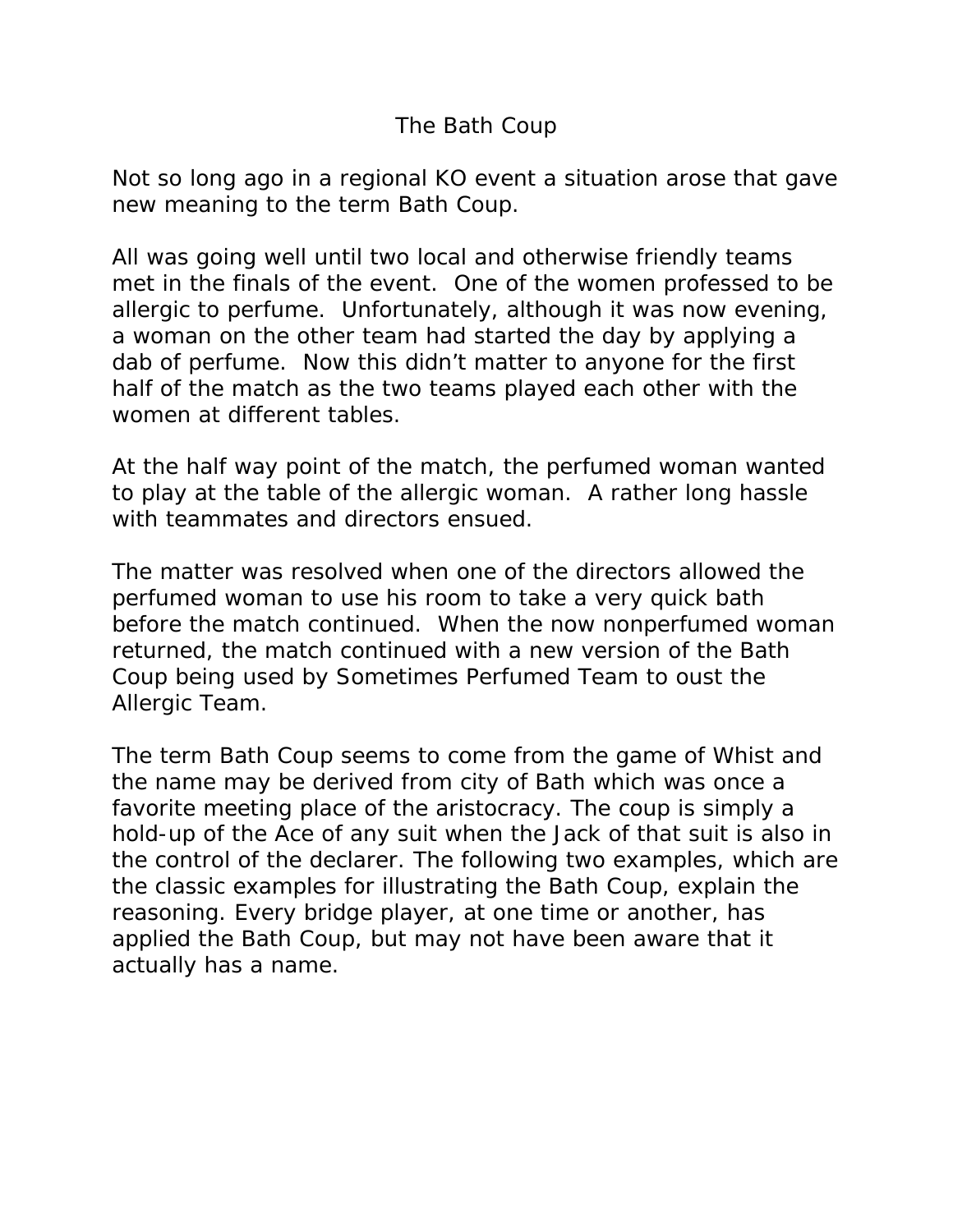North 432 West East KQ1065 87 South AJ9

The player sitting West leads the King of any suit against the declarer, who holds the Ace and the Jack. Declarer realizes that West also has the Queen. In order to get two tricks in this suit, the Declarer will hold up once, waiting for West to lead the Queen. Declarer then gets two tricks.

A second situation may apply with the following holdings:

|        | North |
|--------|-------|
|        | A32   |
| West   | East  |
| KO1065 | 87    |
|        | South |
|        | 194   |

As you can see the same principle applies when the Ace and the Jack of the same suit are not in the same hand. Ducking the opening lead will either provide you with two tricks in the suit if West continues the suit or will cause West to switch to another suit. (Except, of course, when a devious West has led the King from Kx or when East ruffs the second lead of the suit.)

 An extenuating circumstance of the Bath Coup (as with any other holdup play) is that declarer doesn't fear a switch to another suit. In the following example, sometimes even that can be compensated for: